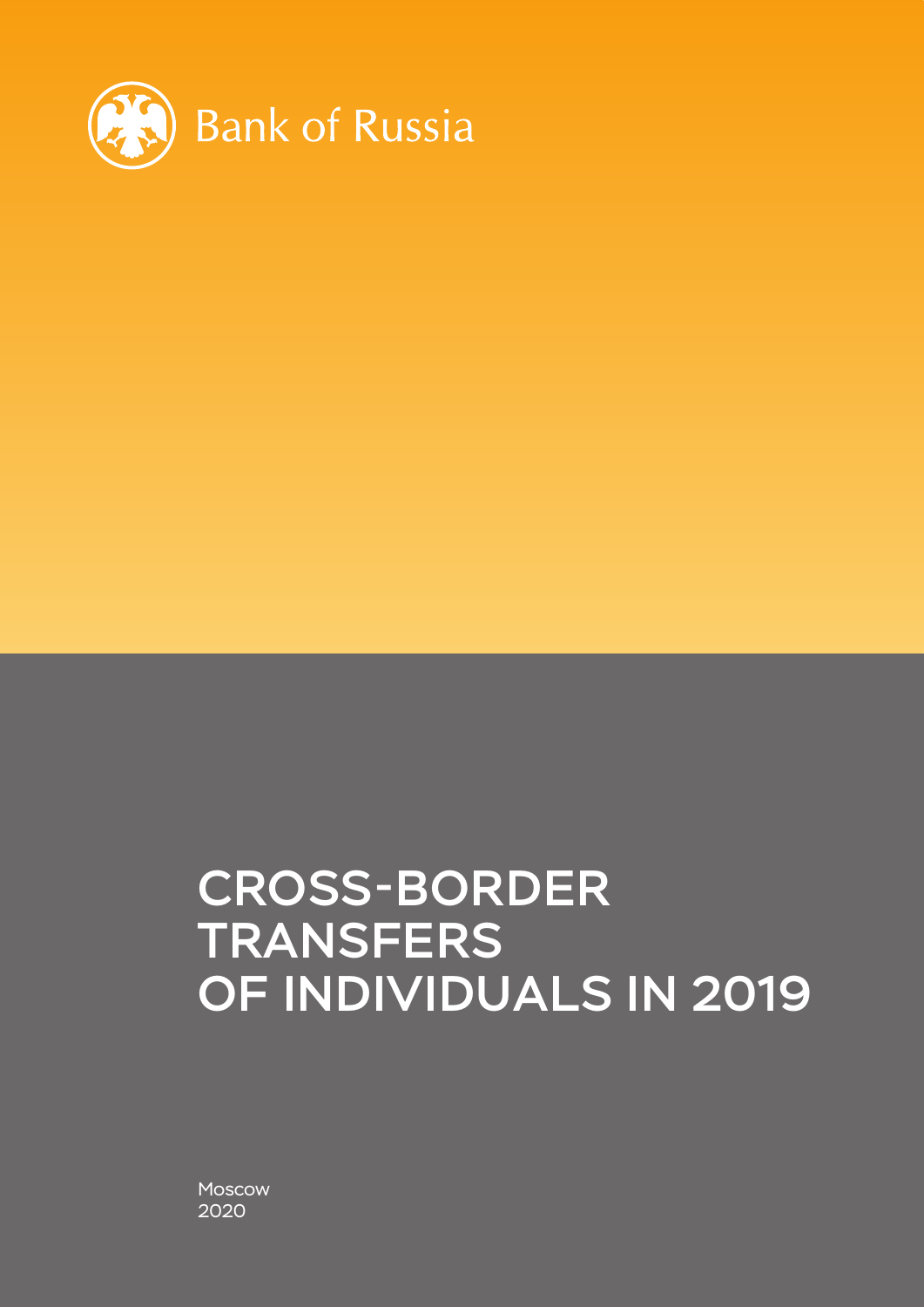In 2019, the value of cross-border remittances flow from advanced economies to low and middle-income developing countries increased by 4.4% and totalled \$554 billion. Its growth rate, however, nearly halved vs 2017 and 2018 when the comparable indicators grew by 9.1% and 9.0% respectively.

In 2019, the Russian Federation, as in the previous years, maintained a significant role in the global market of cross-border remittances being the most important source of remittances to households in the CIS countries. Remittances of individuals from the Russian Federation to the CIS countries accounted for 2.3% of the aggregate volume of remittances of households to developing countries in the reporting year. However, after a growth over the previous two years, 2019 saw a decline in the volume of remittances of individuals from the Russian Federation to the CIS countries by 2.9%, or \$0.4 billion, to \$12.9 billion. This was largely caused by the weakening of the ruble that led to a decrease in the dollar equivalent of the amount of remittances.



<sup>\*</sup>Sources: Migration and Development Brief 30, The World Bank; Bank of Russia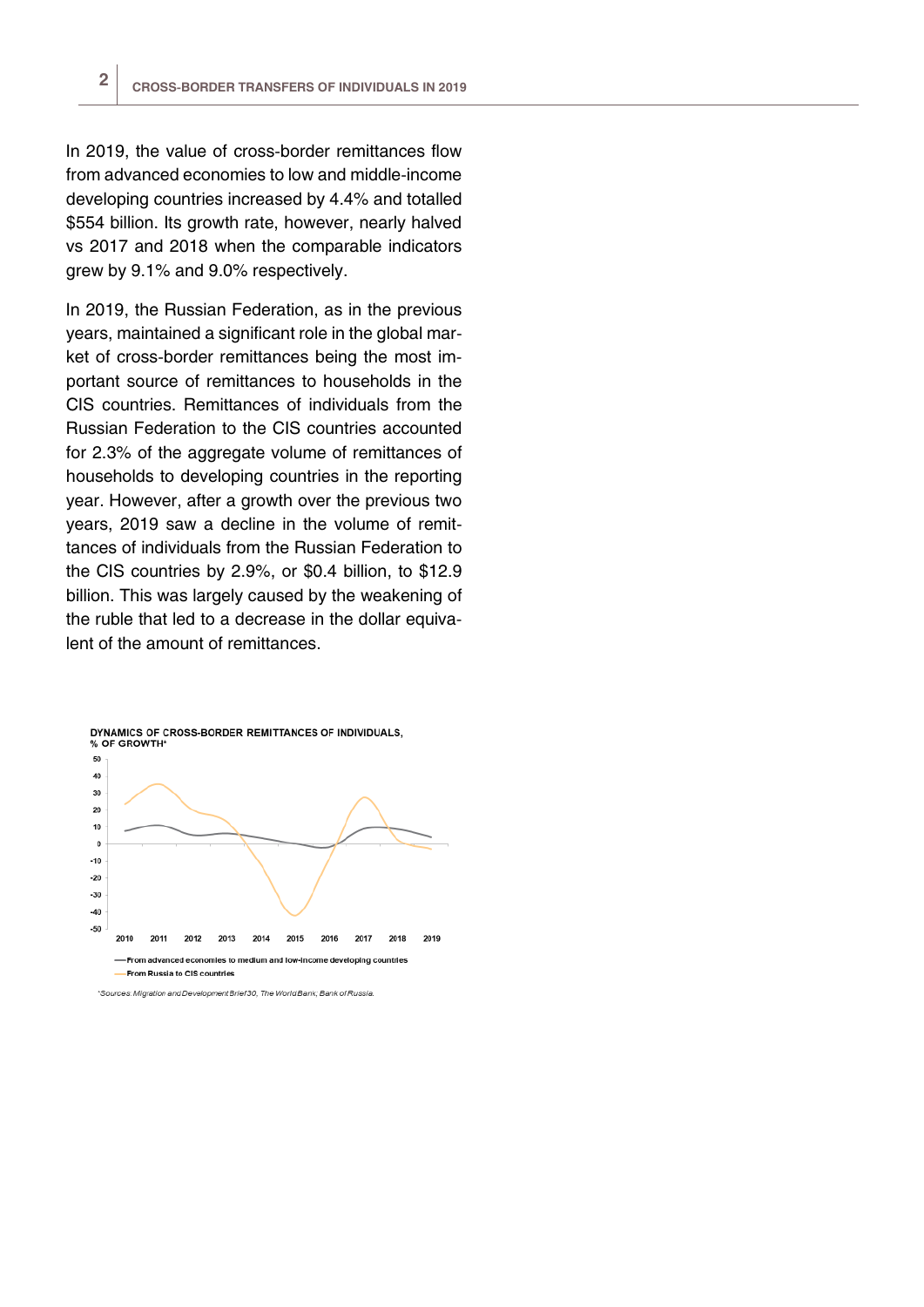According to the World Bank data, in 2019, cross-border remittances of individuals from advanced economies to developing countries remained on par with direct investment in the structure of global financial flows, exceeding that of portfolio investment, loan capital and resources provided to emerging markets as part of official development assistance. Excluding China, the amount of cross-border remittances from developed to developing countries exceeded that of the direct investment received.

In 2019, cross-border remittances were primarily driven by such cyclical factors as: 1) growth rates of economy in the main senders; 2) oil price dynamics; and 3) changes in exchange rates of national currencies. The drop in oil prices and the consequent weakening of national currencies in energy goods exporting countries led to a decline in the US dollar equivalent of the amount of remittances from large donor economies (in particular, the Russian Federation and the countries of the Gulf) in favour of Central Asia and Eastern Europe. In 2019, the overall growth rate of cross-border remittances from advanced economies to low and middle-income developing countries nearly halved vs 2018 to 4.4%. Broken down by region, the trend towards a slowing growth in remittances was less pronounced in Latin America and the Caribbean (growth by 7.4%) and South Asia (growth by 6.1%) on the back of a continuing recovery of their main donor, the US. Remittances to Europe and Central Asia posted relatively higher growth rates (up by 6.6%). Remittance flows to the East Asia and Pacific region grew by 2.6%, driven by the offsetting influence of increasing inflows from the US and declining inflows from Europe and the Persian Gulf states. Relatively low growth rates of remittance flows to the Middle East and North Africa region (2.6%) are attributable to structural factors, such as the shift to using domestic labour force and the introduction of VAT in the Persian Gulf states.

In 2019, the main recipients of remittances were located in the East Asia and Pacific region (\$143 billion) and South Asia (\$132 billion); they accounted for over a half of all remittances to developing countries. Remittances to recipients from Latin America and the Caribbean amounted to \$89 billion; the Middle East and North Africa region, \$58 billion; Europe and Central Asia, \$61 billion.

The largest share of received remittances in GDP was registered in Tonga, Haiti, Nepal, Tajikistan and Kyrgyzstan (approx. 30% of GDP). India (\$83.1 billion), China (\$68.4 billion), Mexico (\$38.5 billion), the Philippines (\$35.2 billion) and Egypt (\$26.8 billion) remained the largest recipients of remittances.

According to the forecast of World Bank experts, in 2020, cross-border remittances will be affected by the COVID-19 pandemic. It is expected that the aggregate amount of cross-border remittances of individuals in favour of low and middleincome countries will experience the largest contraction in the modern history, dropping by 20% to \$445 billion. This will be primarily driven by lower wages of foreign workers in the main host countries. According to the World Bank, the largest contraction will be observed in remittances to Europe and Central Asia (27.5%), South Asia (22.1%) and Sub-Saharan Africa (23.1%).

*MIGRATION AND REMITTANCES, Recent Developments and Outlook, The World Bank, April 2020*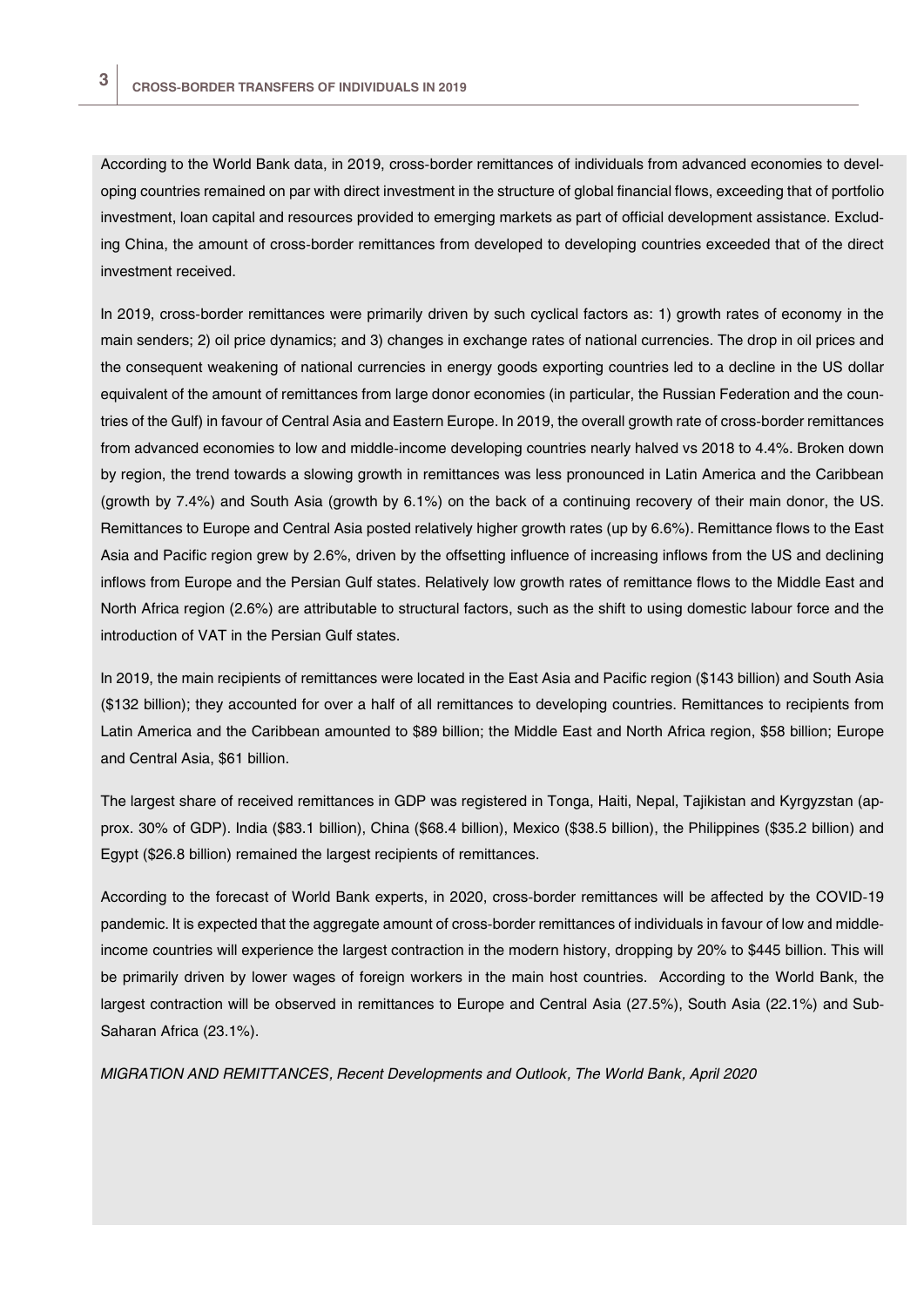In 2019, total cross-border remittances by both resi-dent and non-resident individuals<sup>[1](#page-3-0)</sup> fell by  $5.0\%$  compared to 2018 reaching \$66.8 billion. The negative balance on cross-border remittances by individuals decreased by 34.7% to \$16.6 billion.



**Transfers from the Russian Federation abroad** by individuals decreased by 12.9% from \$47.9 billion in 2018 to \$41.7 billion in 2019 due to a decline in remittances to both non-CIS (by 16.7%) and the CIS countries (by 2.9%).

As a year earlier, remittances were mostly *sent* by *residents,* whose share in total cross-border transfers grew from 77.5% in 2018 to 79.2% in the reporting period. In 2019, residents' overseas remittances totalled \$33.0 billion (vs \$37.1 billion in 2018), including \$26.1 billion transferred to non-CIS countries (vs \$31.3 billion in 2018). Non-residents transferred abroad \$8.7 billion (vs \$10.8 billion a year earlier).

The *composition* of residents' cross-border remittances *by purpose* was dominated by *fund transfers to their own accounts* with foreign banks (\$14.2 billion vs \$18.3 billion in 2018). Their share in total resident individuals' transfers declined from 49.4% to 43.0%. More than half of funds were transferred to banks in Switzerland, the United Kingdom, the

<span id="page-3-0"></span> $1$  Cross-border remittances of individuals are defined as cross-border wire money transfers by resident and non-resident individuals (receipts of resident and non-resident individuals) effected with or without opening an account via

United States of America, Spain, and the Netherlands.

**COMPOSITION OF MONEY TRANSFERS BY RESIDENT INDIVIDUALS FROM** THE RUSSIAN FEDERATION IN 2018 AND 2019, BY PURPOSE



In 2019, residents' *remittances without a quid pro quo* declined to \$3.5 billion, or by 21.1%, with their share in outgoing transfers falling from 11.9% to 10.5%. The bulk of transactions represented remittances made by labour migrants from the CIS countries, primarily Armenia, Uzbekistan and Azerbaijan (a total of \$1.0 billion against \$1.1 billion a year before). The volume of individuals' remittances without a quid pro quo to China halved (from \$0.6 billion to \$0.3 billion). As usual, an overwhelming part of remittances without a quid pro quo (87.8%) was made via payment systems (88.2% in 2018).

Total remittances in *payment for goods and services* stood at \$3.8 billion (against \$3.7 billion in 2018); however, their share increased from 9.8% of the outgoing flows in 2018 to 11.6% in the reporting year. The main recipients of remittances in payment for *goods* were Japan, Italy, the US, Germany and the United Kingdom (in aggregate, over one-half of transfers of this category). Flows of remittances to these countries are most commonly associated with purchases of automobiles, furniture and clothes. Top recipients of remittances in payment for *services*

credit institutions, including remittances via payment systems.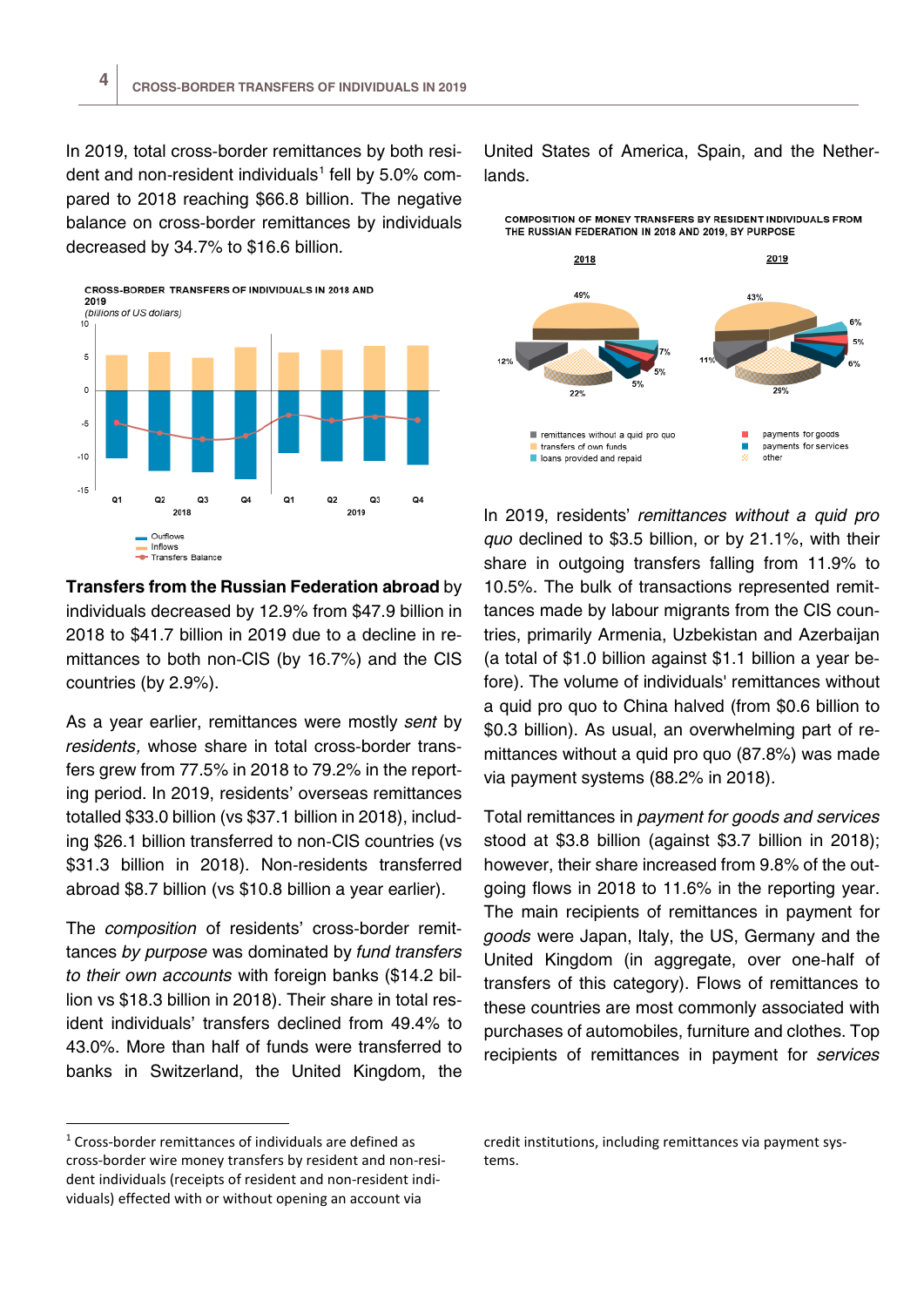were Switzerland, the United States of America, Cyprus, the US and Italy.

The amount of residents' transactions *to extend, service and repay loans* in 2019 declined by 17.5% to \$2.0 billion with its share decreasing from 6.5% to 6.1%. Resident individuals provided \$1.7 billion in loans to foreign counterparties, 17.8% less than in 2018. Loans were mostly extended to legal entities to their accounts with banks in Switzerland, Cyprus, the United States of America, Germany and Luxembourg. Resident individuals transferred \$0.3 billion to repay and service previously attracted loans, which was 16.3% below the preceding year's aggregate.

In the *geographic composition* of resident and nonresident individuals' remittances, transfers to non-CIS countries reduced from \$34.6 billion in 2018 to \$28.8 billion in 2019.

Remittances to the CIS countries totalled \$12.9 billion in the reporting year vs \$13.3 billion a year earlier. Combined volume of transfers to Uzbekistan, Tajikistan and Kyrgyzstan reached \$9.2 billion, representing 71.7% of all remittances to the CIS countries (vs 68.0% in 2018).

Individuals' transfers from the Russian Federation to the EAEU countries decreased by 16.3% compared to 2018 reaching \$3.8 billion (9.2% of outflows).

The main recipients of outgoing cross-border transfers were Switzerland, Uzbekistan, Tajikistan, the United States of America, the United Kingdom and Kyrgyzstan. Remittances to these countries accounted for 47.5% (\$19.8 billion) of total transfers.

Switzerland remained the largest recipient of funds from the Russian Federation. As usual, this is associated with individuals depositing their own funds in bank accounts in that jurisdiction. However, remittances to Switzerland dropped by 36.9% to \$5.8 billion in 2019 (13.9% of outflows).





Despite the fact that the US dollar remained the main currency in interbank cross-border remittances of individuals in 2019, its share in outgoing cross-border transfers shrank to 45.3% from 48.3% in 2018. The share of transactions in euros was 25.0% (vs 25.4% a year earlier), and that in Russian rubles was 23.8% (vs 20.6%).

**Receipts of transfers by individuals in Russia** totalled \$25.1 billion in 2019, 11.7% more than in 2018 (\$22.5 billion). As before, most funds were remitted for the benefit of *Russian Federation residents* (\$22.5 billion, or 89.7% of inflows).

The *composition* of inflows *by purpose* was dominated by transfers of resident individuals from their accounts with foreign banks (*own funds transfers*). In the reporting period, they grew by 5.1% to \$5.5 billion. At the same time, the share of this category of receipts in inflows declined by 2.2 pp to 24.3%. In the reporting year, over a half of receipts (\$3.2 billion) came from resident individuals' accounts with banks in Switzerland, the United States of America, the United Kingdom, the Netherlands and Latvia.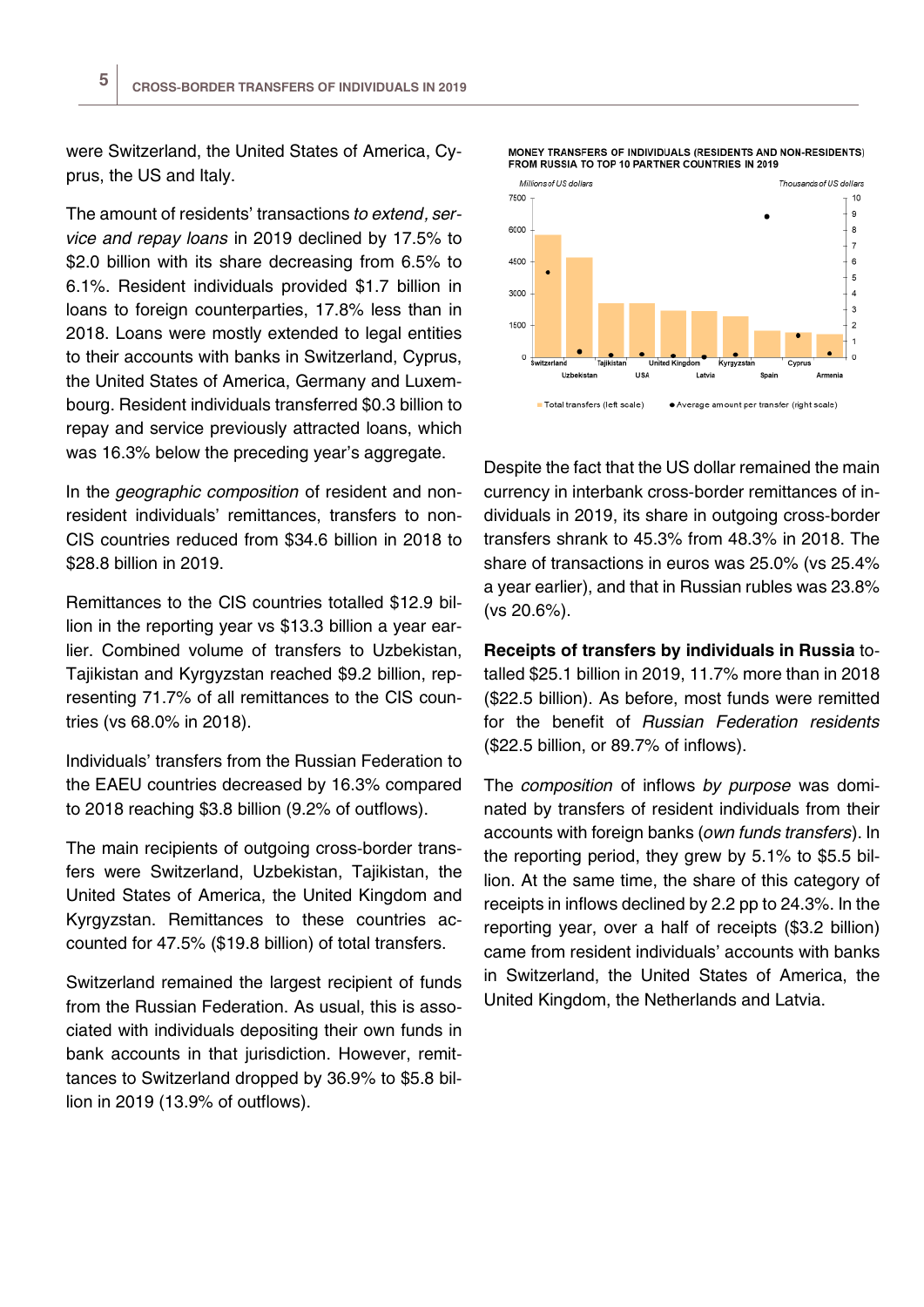

COMPOSITION OF MONEY TRANSFERS TO THE RUSSIAN FEDERATION FOR THE BENEFIT OF RESIDENT INDIVIDUALS IN 2018 AND 2019. BY PURPOSE

In 2019, cross-border remittances without a quid pro quo for the benefit of resident individuals rose by 38.0% to \$3.1 billion, with their share growing by 2.4 pp to 13.8%. The bulk of such transfers were received from Kazakhstan (\$0.5 billion), the United Kingdom and Latvia (\$0.4 billion each), the United States of America (\$0.3 billion) and Kyrgyzstan (\$0.2 billion).

Inflows to the Russian Federation associated with *attracting, servicing and repayment of previously received loans* increased in 2019 nearly twofold to \$3.6 billion (16.1% of inflows). Resident individuals received \$1.4 billion in borrowings from abroad, 58.7% more than in the previous year. Switzerland, the United States of America, Cyprus, Liechtenstein and Latvia were the main lenders with their transfers totalling \$1.1 billion. Principal and interest payments by non-resident individuals increased almost threefold to \$2.2 billion.

In 2019, c*ompensation of employees and other labour contract-related receipts* by Russian residents remained virtually unchanged compared to 2018 at \$2.1 billion, with the share of the category in inflows dropping to 9.3%.

*In the geographic composition* of inflows, remittances from non-CIS countries grew by 14.6% to \$21.6 billion. The bulk of inflows came from Switzerland, the United States of America, Latvia, the United Kingdom and Germany totalling \$12.7 billion, or 50.5% of all transfers to Russian resident and nonresident individuals. The inflow of transfers from Switzerland, accounting for the largest share, declined by 2.2% to \$4.9 billion.





Remittances from the CIS countries decreased in 2019 by 3.7% to \$3.5 billion. Remittances from the EAEU countries dropped by 4.1% to \$2.5 billion (9.8% of total receipts from the CIS countries). As usual, Kazakhstan remained the main counterparty, which was in part related to payments for goods and services in Russia. The amount of remittances of this country slightly declined in the reporting period to \$1.5 billion. However, its share in aggregate inflows from the EAEU countries rose to 59.4% from 58.7% in 2018.

The US dollar dominated *the currency composition* of inflows, with its share growing from 52.2% to 54.0% in 2019. The euro and the Russian ruble accounted for 24.2% and 18.6% of incoming transfers respectively (26.1% and 16.8% in 2018).

**The negative balance on cross-border remittances by resident and non-resident individuals** decreased in 2019 to \$16.6 billion from \$25.4 billion a year earlier. The deficit in the balance on individuals' cross-border remittances with non-CIS countries (\$7.2 billion) contracted by 54.3% compared to 2018, while with the CIS countries it declined by 2.6% reaching \$9.4 billion.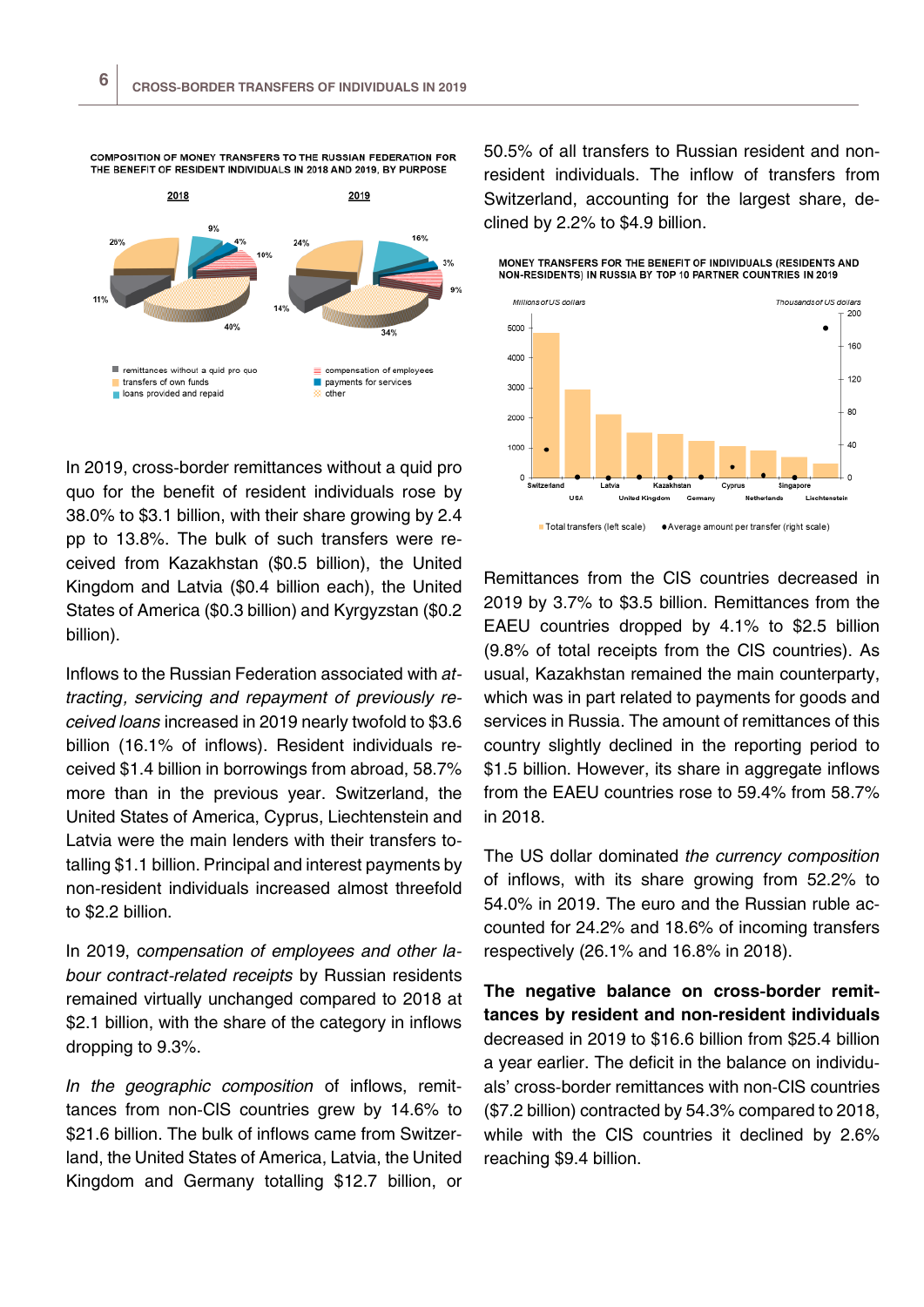As in the previous year, the negative balance on individuals' cross-border remittances was registered with respect to most principal non-CIS counterparties reaching \$1.1 billion with Spain, \$0.9 billion with Switzerland, \$0.7 billion with the United Kingdom and \$0.6 billion each with Japan, Turkey and Monaco.

As before, among the CIS countries, the most tangible deficit in the balance on cross-border remittances was registered with Uzbekistan (\$4.4 billion), Tajikistan (\$2.5 billion) and Kyrgyzstan (\$1.6 billion). The positive balance on individuals' cross-border remittances was registered with Kazakhstan (\$1.0 billion) and Turkmenistan (\$0.1 billion).

The combined negative balance on individuals' cross-border remittances with the EAEU countries decreased in 2019 by 31.6% to \$1.4 billion.

**BALANCES ON CROSS-BORDER TRANSFERS OF INDIVIDUALS** (RESIDENTS AND NON-RESIDENTS) BY SELECT PARTNER COUNTRY IN 2018 AND 2019 (billions of US dollars)



**Turnover of cross-border transfers via payment systems**[2](#page-6-0) within cross-border remittances by resident and non-resident individuals contracted in 2019 by 10.5% to \$10.9 billion. Transfers via payment systems declined to 18.1% of cross-border outflows (vs 19.8% a year earlier) and rose to 13.3% of inflows (vs 11.9% in 2018).

Money transfer receipts of individuals in Russia via payment systems rose by 24.9% to \$3.3 billion,

whereas outgoing remittances decreased by 20.5% to \$7.5 billion. Thus, the negative balance on crossborder transfers via payment systems totalled \$4.2 billion, which is 38.2% lower than in the previous year.

Transactions with the CIS countries dominated outgoing transfers, totalling \$6.1 billion or 80.8% of remittances via payment systems; remittances to non-CIS countries amounted to \$1.4 billion. Non-CIS countries prevailed in incoming remittances, totalling 55.0% of the 2019 inflow, or \$1.8 billion; incoming remittances from the CIS countries amounted to \$1.5 billion.

In the *geographical composition* of remittances via payment systems from Russia, top recipient countries in 2019 included such CIS countries as Uzbekistan, Tajikistan, Kyrgyzstan, Armenia, Kyrgyzstan and Azerbaijan. They accounted for 71.3% of outgoing remittances via payment systems.

As in the previous year, inflows from the major remitting countries to Russia (Kazakhstan, the United Kingdom, Latvia, Kyrgyzstan and the United States of America) in aggregate accounted for more than a half of all funds received by individuals in Russia (53.3%).

An average remittance via payment systems from Russia declined by 6.7% from \$437 in 2018 to \$407 in 2019. An average incoming remittance to an individual in Russia decreased by 55.4% from \$533 in 2018 to \$238 in 2019. Average amounts of outgoing remittances to non-CIS and the CIS countries in 2019 were \$749 and \$368 respectively. At the same time, the average amount of receipts from the CIS countries was \$416 vs \$176 from non-CIS countries.

According to the Bank of Russia's estimate, in 2019 a weighted average fee for a cross-border transfer via payment systems totalled 1.9% of the remittance amount, which was considerably below the global

Zolotaya Korona, UNISTREAM, LEADER Payment System (from January to March 2018), and data of Russian Post.

<span id="page-6-0"></span> <sup>2</sup> The remittances data include transfers made via the following payment systems: BLIZKO, CONTACT, Western Union,